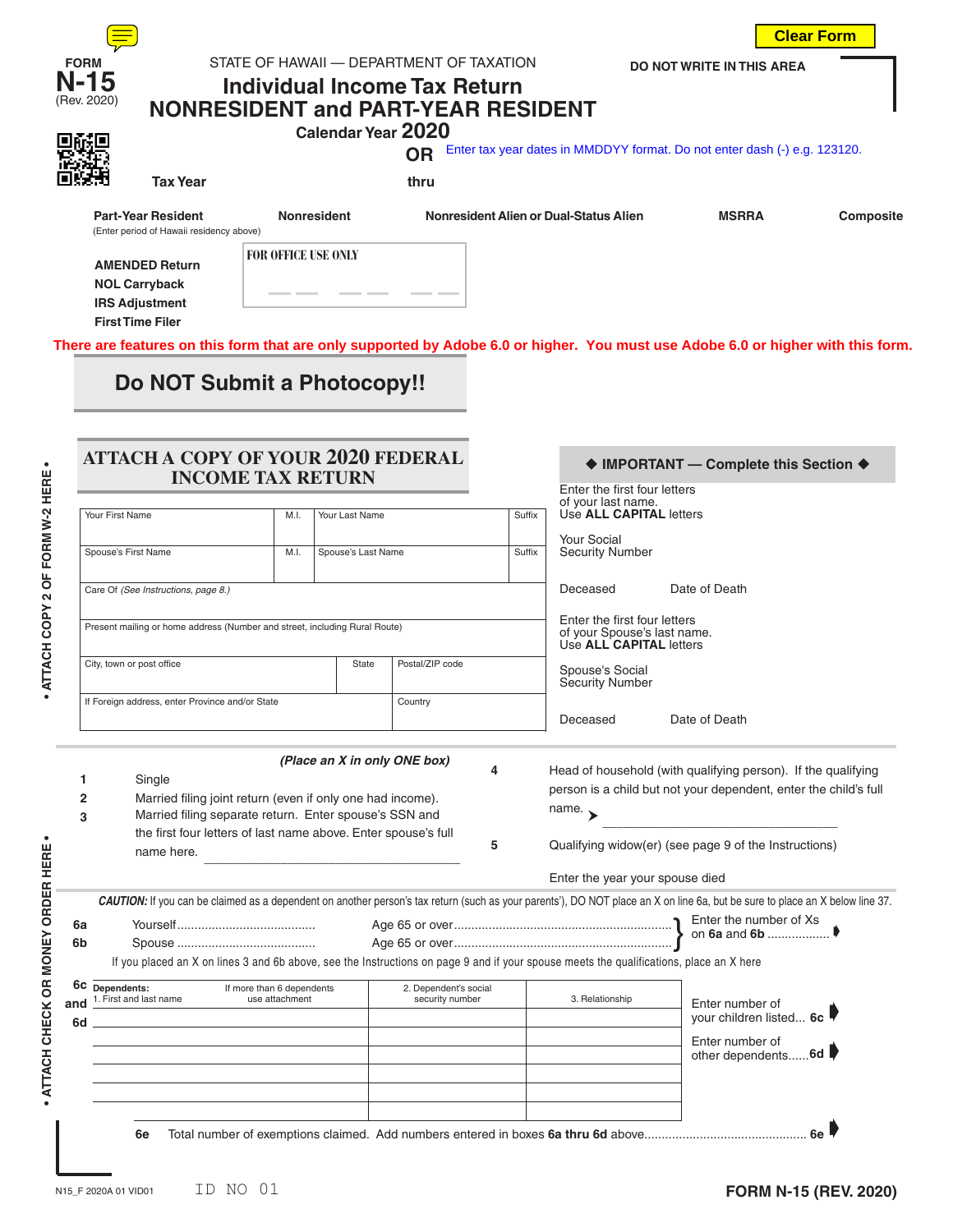Your Social Security Number Your Spouse's SSN

Name(s) as shown on return

|          |                                                                                                      | <b>Col. A - Total Income</b>                          | Col. B - Hawaii Income                     |
|----------|------------------------------------------------------------------------------------------------------|-------------------------------------------------------|--------------------------------------------|
| 7<br>8   | Wages, salaries, tips, etc. (attach Form(s) W-2)<br>Interest income from the worksheet on page 38 of | 7<br>8                                                |                                            |
| 9<br>10  | State income tax refund from the worksheet on                                                        | 9<br>10                                               |                                            |
| 11       |                                                                                                      | 11<br>V<br>If negative number, place a minus sign (-) | If negative number, place a minus sign (-) |
| 12<br>13 | Capital gain or (loss) from the worksheet on                                                         | 12                                                    |                                            |
| 14       | Supplemental gains or (losses)                                                                       | 13                                                    |                                            |
|          |                                                                                                      | 14                                                    |                                            |
| 15<br>16 | Pensions and annuities (see Instructions and                                                         | 15                                                    |                                            |
|          | attach Schedule J, Form N-11/N-15/N-40)                                                              | 16                                                    |                                            |
| 17       | Rents, royalties, partnerships, estates, trusts, etc                                                 | 17                                                    |                                            |
| 18<br>19 | Unemployment compensation (insurance)<br>Other income (state nature and source)                      | 18                                                    |                                            |
|          |                                                                                                      | 19                                                    |                                            |
| 20<br>21 | Add lines 7 through 19  Total Income ><br>Certain business expenses of reservists, performing        | 20                                                    |                                            |
|          | artists, and fee-basis government officials                                                          | 21                                                    |                                            |
| 22<br>23 | Student loan interest deduction from the worksheet                                                   | 22                                                    |                                            |
|          |                                                                                                      | 23                                                    |                                            |
| 24       |                                                                                                      | 24                                                    |                                            |
| 25       | Moving expenses (attach Form N-139)                                                                  | 25                                                    |                                            |
| 26       | Deductible part of self-employment tax                                                               | 26                                                    |                                            |
| 27       | Self-employed health insurance deduction                                                             | 27                                                    |                                            |
| 28       | Self-employed SEP, SIMPLE, and qualified plans                                                       | 28                                                    |                                            |
| 29<br>30 | Penalty on early withdrawal of savings<br>Alimony paid (Enter name and SS No. of recipient)          | 29                                                    |                                            |
|          |                                                                                                      | 30                                                    |                                            |
|          | Payments to an individual housing account<br>31<br>First \$6,943 of military reserve or Hawaii<br>32 | 31                                                    |                                            |
|          |                                                                                                      | 32                                                    |                                            |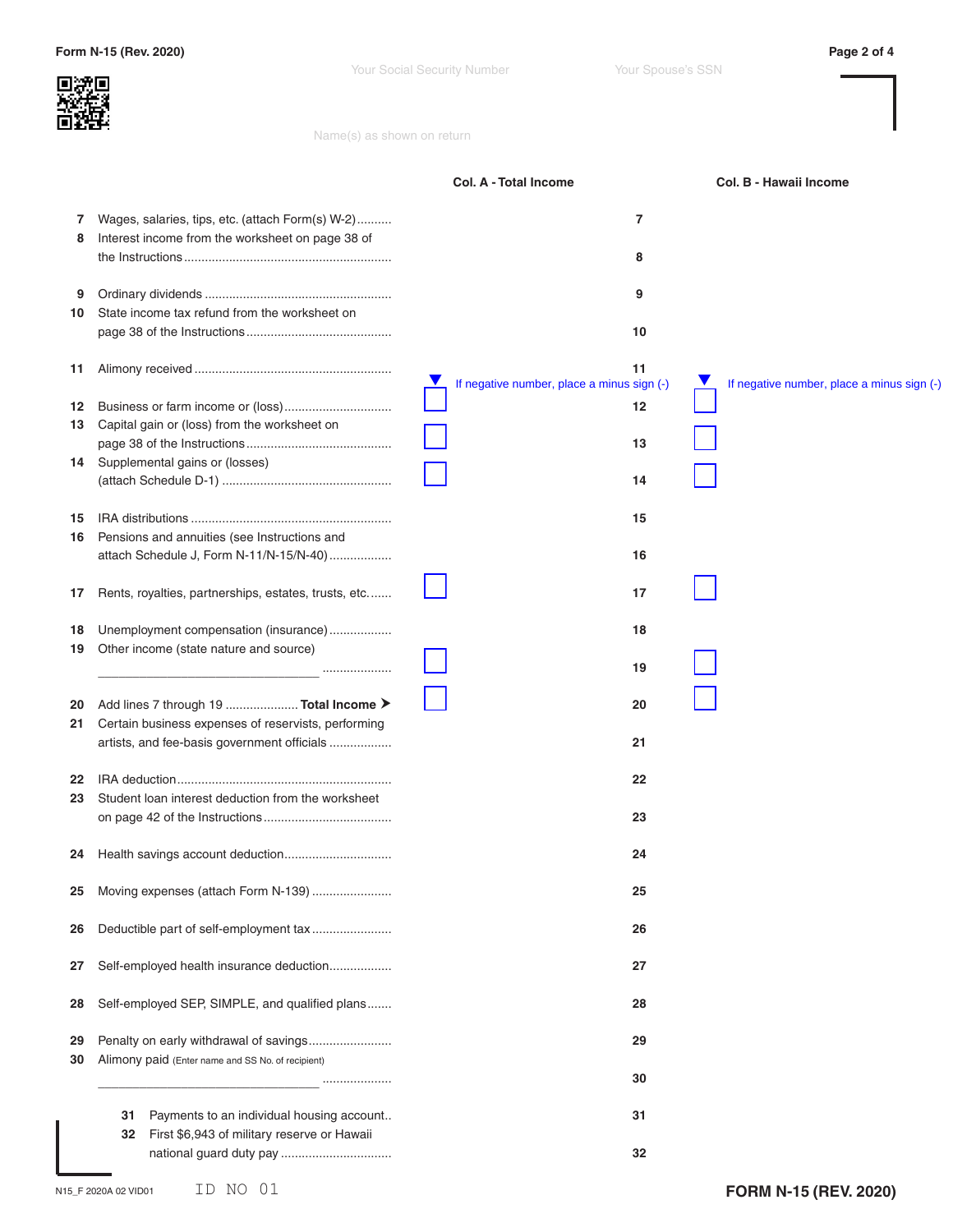|     | Form N-15 (Rev. 2020)                                                                                                                                                   |                                                                  |                                                             | Page 3 of 4                                                                          |
|-----|-------------------------------------------------------------------------------------------------------------------------------------------------------------------------|------------------------------------------------------------------|-------------------------------------------------------------|--------------------------------------------------------------------------------------|
|     |                                                                                                                                                                         | <b>Your Social Security Number</b><br>Name(s) as shown on return | Your Spouse's SSN                                           |                                                                                      |
|     |                                                                                                                                                                         |                                                                  |                                                             |                                                                                      |
| 33  | Exceptional trees deduction (attach affidavit)                                                                                                                          |                                                                  | 33                                                          |                                                                                      |
| 34  | Add lines 21 through 33  Total Adjustments ▶                                                                                                                            |                                                                  | 34<br>If negative number, place a minus sign (-)            | If negative number, place a minus sign (-)                                           |
| 35  | Line 20 minus line 34  Adjusted Gross Income ▶                                                                                                                          |                                                                  | 35<br>If negative number, place a minus sign (-)            |                                                                                      |
| 36  | <b>Federal</b> adjusted gross income (see page 21 of the Instructions)                                                                                                  | . 36                                                             |                                                             |                                                                                      |
| 37  | Ratio of Hawaii AGI to Total AGI. Divide line 35, Column B, by line 35, Column A (Compute to 3 decimal places and round to 2 decimal places)37                          |                                                                  |                                                             |                                                                                      |
|     | CAUTION: If you can be claimed as a dependent on another person's return, see the Instructions on page 22, and place an X here.                                         |                                                                  |                                                             |                                                                                      |
| 38  | If you do not itemize deductions, enter zero on line 39 and go to line 40a. Otherwise go to page 22 of the Instructions and enter your Hawaii itemized deductions here. |                                                                  |                                                             |                                                                                      |
|     | Medical and dental expenses<br>38a                                                                                                                                      |                                                                  |                                                             |                                                                                      |
|     | (from Worksheet NR-1 or PY-1)  38a                                                                                                                                      |                                                                  |                                                             |                                                                                      |
|     | 38b<br>Taxes (from Worksheet NR-2 or PY-2) 38b                                                                                                                          |                                                                  |                                                             | <b>TOTAL ITEMIZED</b>                                                                |
|     | 38c<br>Interest expense (from Worksheet NR-3 or PY-3) 38c                                                                                                               |                                                                  |                                                             | <b>DEDUCTIONS</b><br>39 If your Hawaii adjusted gross<br>income is above a certain   |
|     | 38d<br>Contributions (from Worksheet NR-4 or PY-4)  38d<br>Casualty and theft losses<br>38e                                                                             |                                                                  |                                                             | amount, you may not be<br>able to deduct all of your<br>itemized deductions. See the |
|     | (from Worksheet NR-5 or PY-5)  38e                                                                                                                                      |                                                                  |                                                             | Instructions on page 27. Enter<br>total here and go to line 41.                      |
|     | Miscellaneous deductions<br>38f                                                                                                                                         |                                                                  |                                                             |                                                                                      |
|     | (from Worksheet NR-6 or PY-6)  38f                                                                                                                                      |                                                                  |                                                             |                                                                                      |
|     |                                                                                                                                                                         |                                                                  |                                                             |                                                                                      |
| 40a | If you checked filing status box: 1 or 3 enter \$2,200;<br>2 or 5 enter \$4,400; 4 enter \$3,212 40a                                                                    |                                                                  |                                                             |                                                                                      |
| 40b | Multiply line 40a by the ratio on line 37  Prorated Standard Deduction > 40b                                                                                            |                                                                  |                                                             |                                                                                      |
|     |                                                                                                                                                                         |                                                                  |                                                             | If negative number, place a minus sign (-)                                           |
| 41  | Line 35, Column B minus line 39 or 40b, whichever applies. (This line MUST be filled in)  41                                                                            |                                                                  |                                                             |                                                                                      |
| 42a | Multiply \$1,144 by the total number of exemptions claimed on line 6e. If you and/or your spouse are blind, deaf,                                                       |                                                                  |                                                             |                                                                                      |
|     | or disabled, place an X in the applicable box(es), and see the Instructions.                                                                                            |                                                                  |                                                             |                                                                                      |
|     | Yourself                                                                                                                                                                |                                                                  |                                                             |                                                                                      |
| 42b |                                                                                                                                                                         |                                                                  |                                                             |                                                                                      |
| 43  | Taxable Income. Line 41 minus line 42b (but not less than zero) Taxable Income $\triangleright$ 43                                                                      |                                                                  |                                                             |                                                                                      |
| 44  | <b>Tax.</b> Place an X if from:<br>Tax Table;                                                                                                                           | Tax Rate Schedule; or                                            | Capital Gains Tax Worksheet on page 41 of the Instructions. |                                                                                      |
|     | Place an X if tax from Forms N-2, N-103, N-152, N-168, N-312, N-338, N-344, N-348, N-405,                                                                               |                                                                  |                                                             |                                                                                      |
|     |                                                                                                                                                                         |                                                                  |                                                             |                                                                                      |
| 44a | If tax is from the Capital Gains Tax Worksheet, enter                                                                                                                   |                                                                  |                                                             |                                                                                      |
|     |                                                                                                                                                                         |                                                                  |                                                             |                                                                                      |
| 45  | Refundable Food/Excise Tax Credit                                                                                                                                       |                                                                  |                                                             |                                                                                      |
|     | (attach Form N-311) DHS, etc. exemptions                                                                                                                                | 45                                                               |                                                             |                                                                                      |
| 46  | Credit for Low-Income Household                                                                                                                                         |                                                                  |                                                             |                                                                                      |
|     |                                                                                                                                                                         |                                                                  |                                                             |                                                                                      |
| 47  | Credit for Child and Dependent Care                                                                                                                                     |                                                                  |                                                             |                                                                                      |
|     |                                                                                                                                                                         |                                                                  |                                                             |                                                                                      |
| 48  | Credit for Child Passenger Restraint                                                                                                                                    |                                                                  |                                                             |                                                                                      |
|     | System(s) (attach a copy of the invoice) 48                                                                                                                             |                                                                  |                                                             |                                                                                      |
|     | 49 Total refundable tax credits from                                                                                                                                    |                                                                  |                                                             |                                                                                      |
|     | Schedule CR (attach Schedule CR)  49                                                                                                                                    |                                                                  |                                                             |                                                                                      |
|     | 50                                                                                                                                                                      |                                                                  | - 50                                                        |                                                                                      |
|     |                                                                                                                                                                         |                                                                  |                                                             | If negative number, place a minus sign (-)                                           |
|     | Line 44 minus line 50. If line 51 is zero or less, see Instructions Adjusted Tax Liability > 51<br>51                                                                   |                                                                  |                                                             |                                                                                      |
|     | ID NO 01<br>N15_F 2020A 03 VID01                                                                                                                                        |                                                                  |                                                             | <b>FORM N-15 (REV. 2020)</b>                                                         |